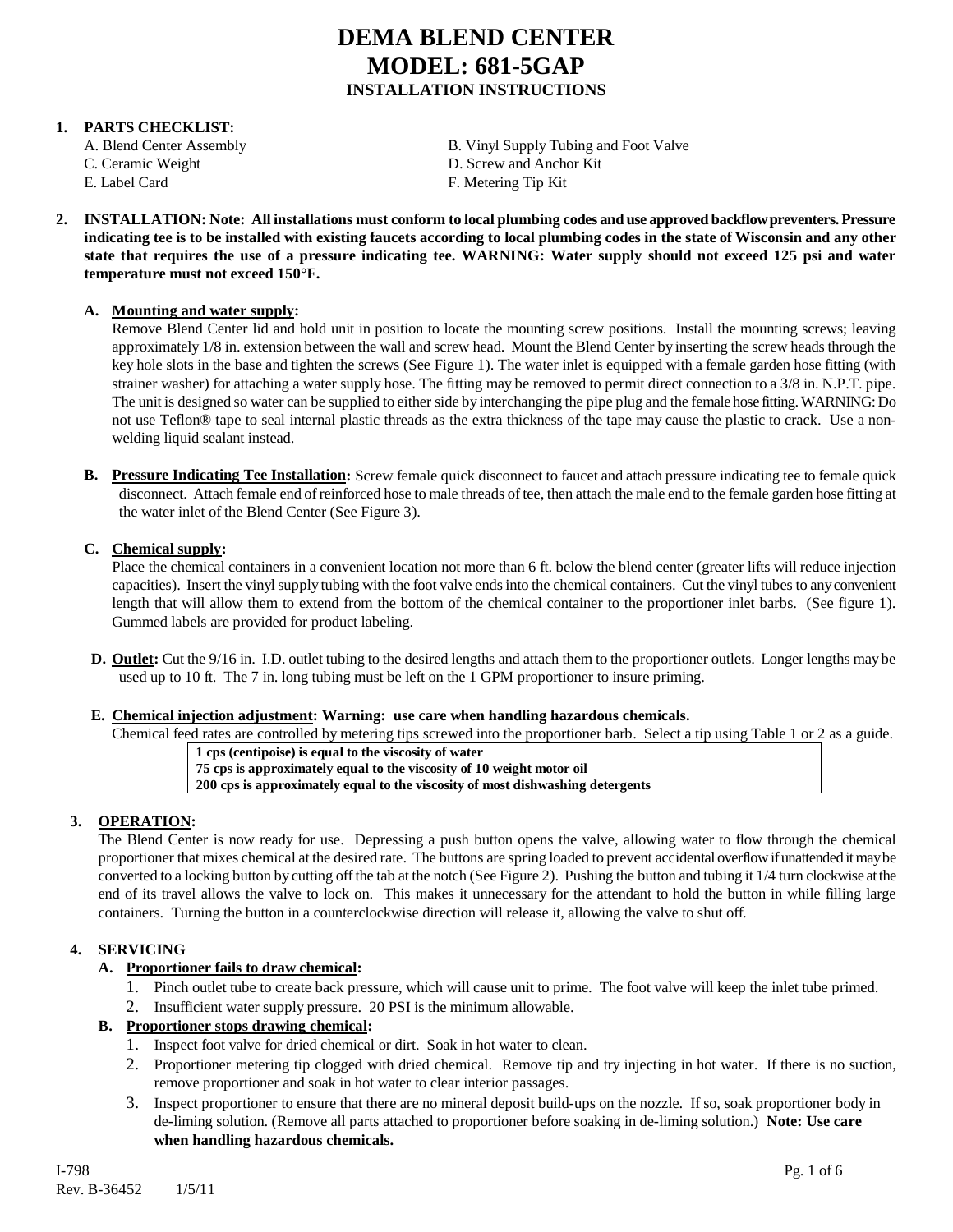#### **C. Proportioner continues to draw chemical after water valve closes:**

Chemical supply is higher than bottom of discharge tube creating a natural siphon. Lower the supply vessel or hang up outlet tube after use.

#### **D.** Valve Malfunction:

Check that the button moves freely in & out and that a "click" can be heard when the button is pushed and released, indicating that the magnet is activating the plunger properly. Remove cover. To inspect internal parts, unscrew magnet housing and carefully pull off the enclosing tube so as not to drop the plunger, kick-off spring, and spacer. Check for dirt or damage impeding plunger and kick-off spring movement. Inspect the diaphragm, making sure the two small pin holes (bleed hole) in the diaphragm convolution are clear to allow the valve to close.

#### **Caution: When servicing unit, be sure that replacement parts have been installed according to drawing.**

|                           | <b>Injection Rates For Viscosities Shown</b> |              |        |          |           |              |  |
|---------------------------|----------------------------------------------|--------------|--------|----------|-----------|--------------|--|
| <b>Metering Tip Color</b> | 1 cps                                        |              | 75 cps |          | $200$ cps |              |  |
|                           | Oz/Gal                                       | <b>Ratio</b> | Oz/Gal | Ratio    | Oz/Gal    | <b>Ratio</b> |  |
| Tan                       | 1.03                                         | $125 - 1$    | 0.76   | 168-1    | 0.38      | $333 - 1$    |  |
| Orange                    | 1.24                                         | $103-1$      | 0.98   | 130-1    | 0.53      | $241 - 1$    |  |
| <b>Turquoise</b>          | 1.43                                         | $89-1$       | 1.07   | 119-1    | 0.61      | $211 - 1$    |  |
| Pink                      | 2.47                                         | $52-1$       | 1.58   | $81 - 1$ | 0.92      | 139-1        |  |
| Light Blue*               | 3.05                                         | $42 - 1$     | 2.1    | $61-1$   | 1.06      | $121 - 1$    |  |
| <b>Brown</b>              | 3.48                                         | $37-1$       | 2.31   | 55-1     | 1.15      | 111-1        |  |
| <b>Red</b>                | 4.38                                         | $29-1$       | 2.83   | $45-1$   | 1.23      | $104 - 1$    |  |
| White                     | 5.33                                         | $24-1$       | 3.1    | $42 - 1$ | 1.37      | $93-1$       |  |
| Green                     | 6.38                                         | $20-1$       | 3.63   | $35-1$   | 1.4       | $91-1$       |  |
| <b>Blue</b>               | 6.77                                         | $19-1$       | 3.78   | $34-1$   | 1.45      | $88-1$       |  |
| Yellow                    | 9.90                                         | $13-1$       | 5.1    | $25-1$   | 1.48      | $86-1$       |  |
| <b>Black</b>              | 15.00                                        | $9 - 1$      | 6.54   | $20-1$   | 1.53      | $84-1$       |  |
| Purple                    | 24.94                                        | $5 - 1$      | 7.28   | $18-1$   | 1.57      | $82 - 1$     |  |
| Gray                      | 35.94                                        | $4 - 1$      | 8.5    | $15-1$   | 1.64      | $78-1$       |  |
| No Tip                    | 73.21                                        | $2 - 1$      | 9.35   | $14-1$   | 1.87      | $69-1$       |  |

#### **TABLE 1 - 1 GPM FLOW RATE PROPORTIONER, 1/4" I.D. TUBING**

#### **TABLE 2 - 4 GPM FLOW RATE PROPORTIONER, 1/4" I.D. TUBING**

|                           |        |              |          | <b>Injection Rates For Viscosities Shown</b> |                |           |
|---------------------------|--------|--------------|----------|----------------------------------------------|----------------|-----------|
| <b>Metering Tip Color</b> | 1 cps  |              | $75$ cps |                                              | <b>200 cps</b> |           |
|                           | Oz/Gal | <b>Ratio</b> | Oz/Gal   | Ratio                                        | Oz/Gal         | Ratio     |
| Tan                       | 0.33   | $387 - 1$    | 0.26     | 500-1                                        | 0.12           | 1090-1    |
| Orange                    | 0.42   | $307 - 1$    | 0.32     | $430-1$                                      | 0.17           | $735-1$   |
| <b>Turquoise</b>          | 0.51   | $251-1$      | 0.34     | 382-1                                        | 0.19           | $676-1$   |
| Pink                      | 0.78   | $165 - 1$    | 0.56     | $230-1$                                      | 0.3            | $422 - 1$ |
| Light Blue*               | 0.87   | $147 - 1$    | 0.67     | 192-1                                        | 0.33           | $391-1$   |
| <b>Brown</b>              | 0.99   | 129-1        | 0.74     | 174-1                                        | 0.37           | $345 - 1$ |
| <b>Red</b>                | 1.37   | $93-1$       | 0.91     | $141 - 1$                                    | 0.44           | 289-1     |
| White                     | 1.52   | $84-1$       | 1.04     | $123 - 1$                                    | 0.48           | $264-1$   |
| Green                     | 1.72   | $74-1$       | 1.22     | $105-1$                                      | 0.52           | $244 - 1$ |
| <b>Blue</b>               | 2.13   | $60-1$       | 1.27     | $101 - 1$                                    | 0.54           | $239-1$   |
| Yellow                    | 3.05   | $42 - 1$     | 1.71     | $75-1$                                       | 0.56           | $229-1$   |
| <b>Black</b>              | 4.50   | $28-1$       | 1.96     | $65-1$                                       | 0.57           | $224-1$   |
| Purple                    | 7.75   | $17-1$       | 2.4      | $53-1$                                       | 0.59           | $217 - 1$ |
| Gray                      | 9.86   | $13-1$       | 2.54     | $50-1$                                       | 0.63           | $204-1$   |
| No Tip                    | 19.63  | $7-1$        | 3.16     | $40-1$                                       | 0.67           | $190-1$   |

**NOTE: Metering tip color was formerly clear. All induction rates are base on a water pressure of 40 psi. Leaner dilutions can be achieved by ordering DEMA ultra lean tip kit 100-15KU or capillary tip 44-61P.**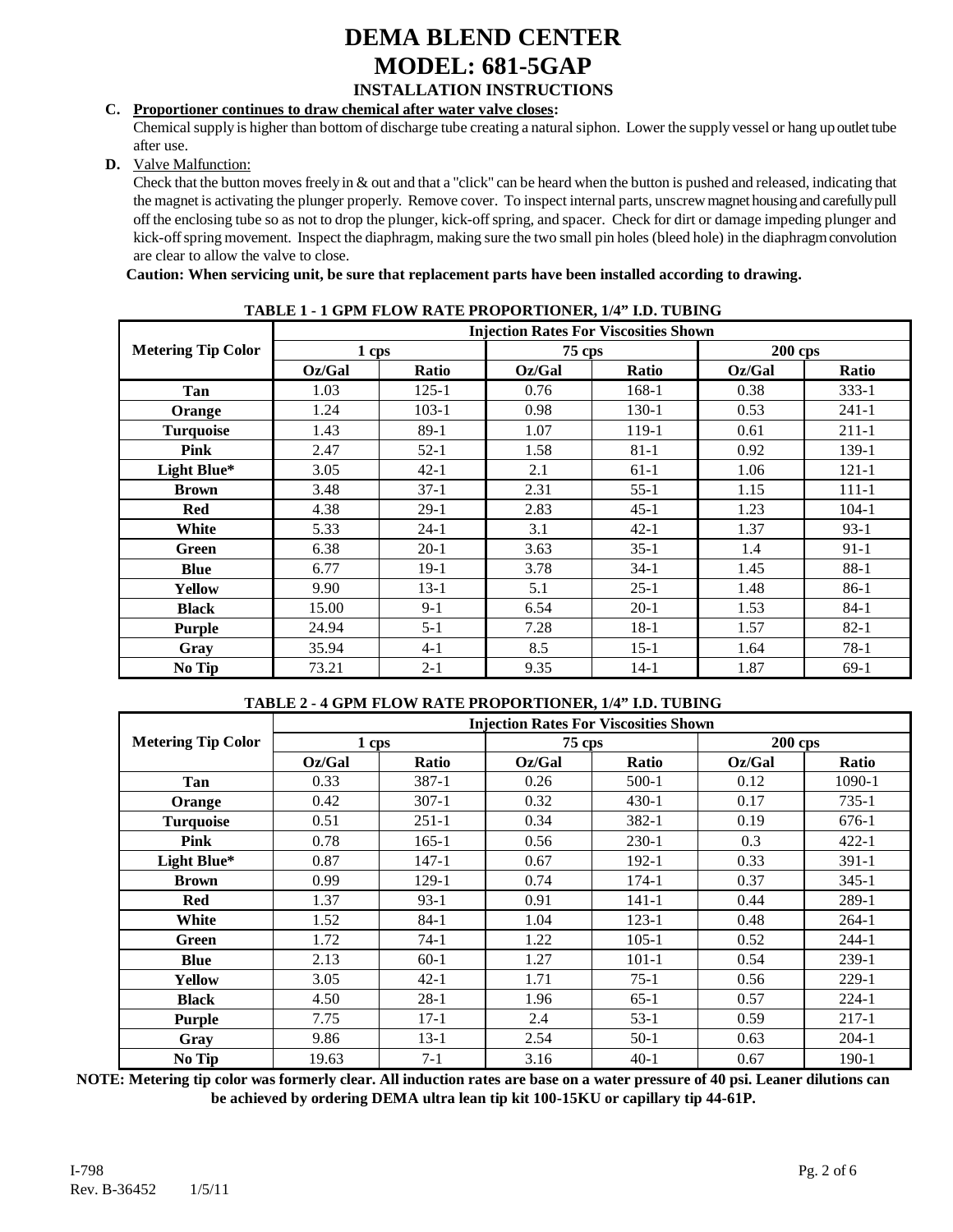### **DEMA BLEND CENTER MODEL: 681-5GAP INSTALLATION INSTRUCTIONS TABLE 3 - 1 GPM FLOW RATE PROPORTIONER, 3/8" I.D. TUBING**

|                           | <b>Injection Rates For Viscosities Shown</b> |              |               |              |                |              |
|---------------------------|----------------------------------------------|--------------|---------------|--------------|----------------|--------------|
| <b>Metering Tip Color</b> | 1 cps                                        |              | <b>75 cps</b> |              | <b>200 cps</b> |              |
|                           | Oz/Gal                                       | <b>Ratio</b> | Oz/Gal        | <b>Ratio</b> | Oz/Gal         | <b>Ratio</b> |
| <b>Clear</b>              | 2.28                                         | 56-1         | 0.63          | 204-1        | 0.44           | $292-1$      |
| Purple                    | 2.98                                         | $43-1$       | 1.22          | $105-1$      | 0.76           | 168-1        |
| <b>Yellow</b>             | 5.18                                         | $25-1$       | 2.51          | $51-1$       | 2.01           | $64-1$       |
| Green                     | 6.37                                         | $20-1$       | 4.22          | $30-1$       | 3.14           | $41-1$       |
| Pink                      | 8.76                                         | $15-1$       | 5.59          | $23-1$       | 4.17           | $31-1$       |
| <b>Turquoise</b>          | 12.01                                        | $11 - 1$     | 8.44          | $15-1$       | 6.12           | $21-1$       |
| <b>Black</b>              | 15.16                                        | $8-1$        | 9.93          | $13-1$       | 7.09           | $18-1$       |
| Gray                      | 18.97                                        | $7-1$        | 12.55         | $10-1$       | 8.73           | $15-1$       |
| Red                       | 25.38                                        | $6-1$        | 15.84         | $8-1$        | 10.07          | $13-1$       |
| <b>Blue</b>               | 28.24                                        | $5-1$        | 17.92         | $7-1$        | 11.7           | $11-1$       |
| <b>Brown</b>              | 36.99                                        | $4-1$        | 21.31         | $6-1$        | 12.04          | $10.5 - 1$   |
| White                     | 45.52                                        | $3-1$        | 25.26         | $5-1$        | 12.67          | $10-1$       |
| Orange                    | 53.31                                        | $2.5 - 1$    | 28.44         | $4.5 - 1$    | 13.14          | $9.75 - 1$   |
| Light Blue**              | 60.27                                        | $2.25 - 1$   | 30.5          | $4-1$        | 13.51          | $9.5 - 1$    |
| Tan**                     | 72.94                                        | $2-1$        | 33.4          | $3.75 - 1$   | 14             | $9-1$        |
| No Tip                    | 77.90                                        | 1.75-1       | 35.85         | $3.5 - 1$    | 14.5           | 8.75-1       |

#### **TABLE 4 - 4 GPM FLOW RATE PROPORTIONER, 3/8" I.D. TUBING**

|                           | <b>Injection Rates For Viscosities Shown</b> |         |        |               |        |                |  |
|---------------------------|----------------------------------------------|---------|--------|---------------|--------|----------------|--|
| <b>Metering Tip Color</b> | 1 cps                                        |         |        | <b>75 cps</b> |        | <b>200 cps</b> |  |
|                           | Oz/Gal                                       | Ratio   | Oz/Gal | Ratio         | Oz/Gal | Ratio          |  |
| <b>Clear</b>              | 0.30                                         | $430-1$ | 0.22   | 592-1         | 0.13   | 864-1          |  |
| Purple                    | 0.48                                         | $265-1$ | 0.32   | $406-1$       | 0.24   | 524-1          |  |
| Yellow                    | 1.28                                         | $100-1$ | 0.82   | $157-1$       | 0.6    | 212-1          |  |
| Green                     | 1.67                                         | $77-1$  | 1.29   | $99-1$        |        | 128-1          |  |
| Pink                      | 2.36                                         | $54-1$  | 1.65   | $77-1$        | 1.25   | $103-1$        |  |
| <b>Turquoise</b>          | 3.76                                         | $34-1$  | 2.55   | $50-1$        | 1.85   | $69-1$         |  |
| <b>Black</b>              | 4.47                                         | $29-1$  | 3.03   | $42-1$        | 2.12   | $60-1$         |  |
| Gray                      | 5.53                                         | $23-1$  | 3.67   | $35-1$        | 2.58   | $50-1$         |  |
| Red                       | 7.00                                         | $18-1$  | 4.79   | $27-1$        | 2.79   | $46-1$         |  |
| Blue                      | 8.78                                         | $15-1$  | 5.39   | $24-1$        | 3.06   | $42-1$         |  |
| <b>Brown</b>              | 10.95                                        | $12-1$  | 6.49   | $20-1$        | 3.35   | $38-1$         |  |
| White                     | 14.19                                        | $9-1$   | 7.08   | $18-1$        | 3.46   | $37-1$         |  |
| Orange                    | 17.58                                        | $7-1$   | 7.91   | $16-1$        | 3.71   | $35-1$         |  |
| Light Blue**              | 21.75                                        | $6-1$   | 8.66   | $15-1$        | 3.9    | $33-1$         |  |
| Tan**                     | 27.98                                        | $5-1$   | 9.15   | $14-1$        | 4.11   | $31-1$         |  |
| No Tip                    | 33.15                                        | $4-1$   | 10.54  | $12 - 1$      | 4.52   | $28-1$         |  |

**\*\* These tips are not included in the standard tip pack.**

**RETURNS: NO MERCHANDISE MAY BE RETURNED FOR CREDIT WITHOUT DEMA'S WRITTEN PERMISSION. RETURN MERCHANDISE AUTHORIZATION NUMBER REQUIRED IN ADVANCE OF RETURN.**

**WARRANTY:** DEMA products are warranted against defective material and workmanship under normal use and service for one year from the date of manufacture. This limited warranty does not apply to any products which have a normal life shorter than one year or failure and damage caused by chemicals, corrosion, improper voltage supply, physical abuse, or misapplication. Rubber and synthetic rubber parts such as "O"- rings, diaphragms, squeeze tubing and gaskets are considered expendable and are not covered under warranty. This warranty is extended only to the original buyer of DEMA products. If products are altered or repaired without prior approval of DEMA, this warranty will be void.

> Defective units or parts should be returned to the factory with transportation prepaid. If inspection shows them to be defective, they will be repaired or replaced without charge, F.O.B. factory. DEMA assumes no liability for damages. Return merchandise authorization number, to return units for repair or replacement, must be granted in advance of return.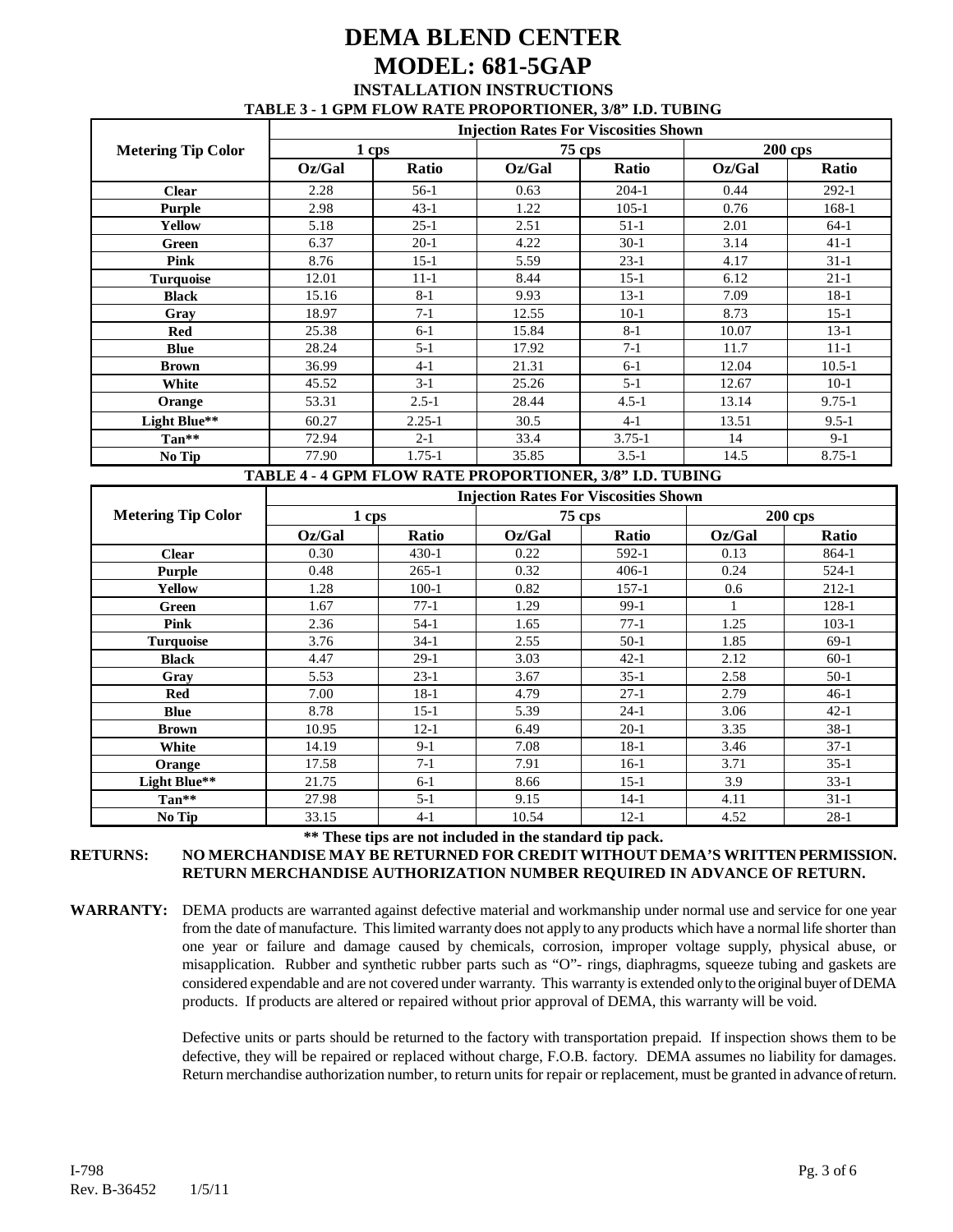

Knife

**FIGURE 2**

**PRESSURE INDICATING TEE INSTALLATION**



**FIGURE 3**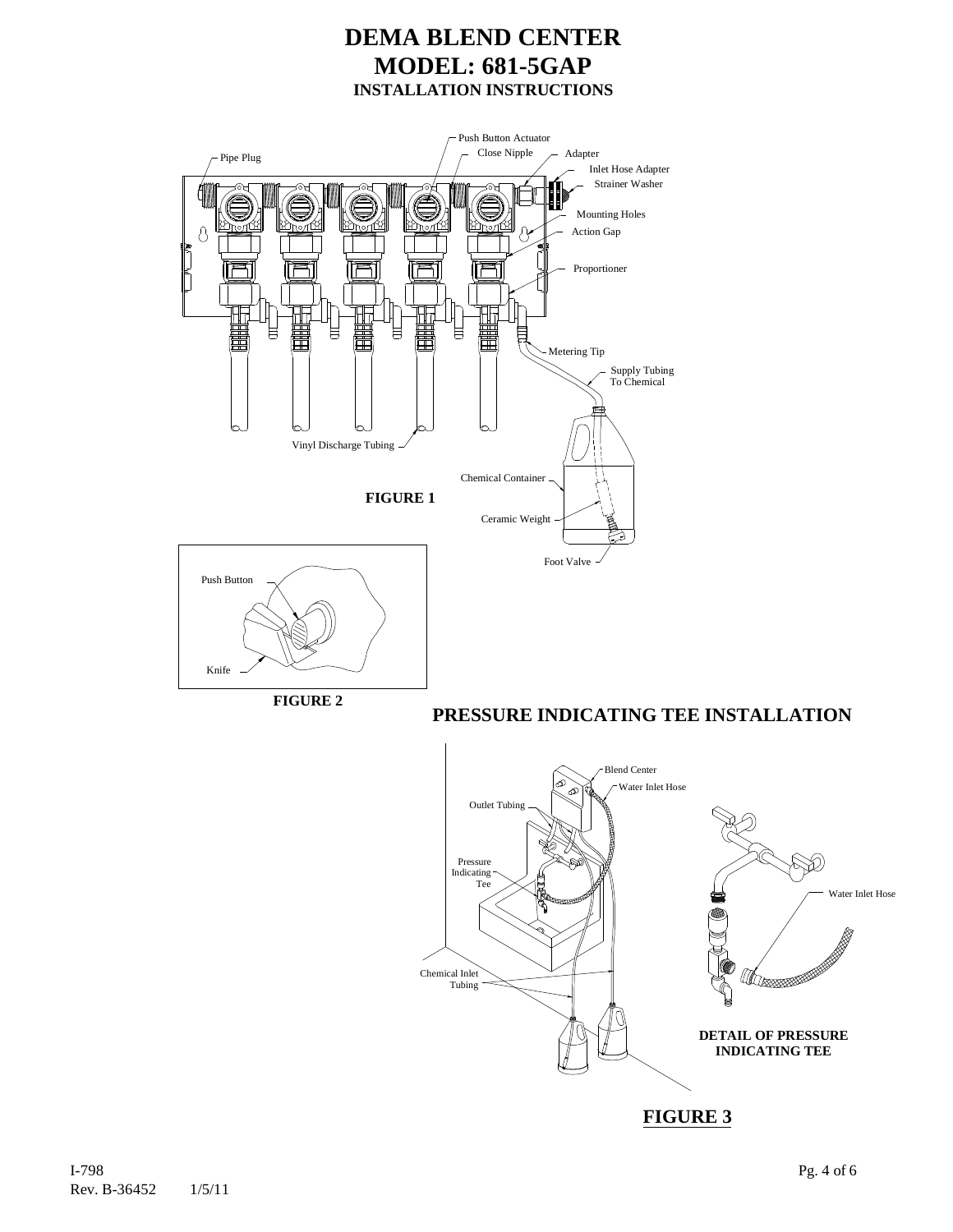

| NO.                      | PART NO.       | <b>DESCRIPTION</b>                |
|--------------------------|----------------|-----------------------------------|
| 1                        | 66-139         | <b>MAGNET HOUSING</b>             |
| $\overline{c}$           | 66-140         | PUSH BUTTON                       |
| $\overline{3}$           | 63-35          | <b>MAGNET</b>                     |
| $\overline{\mathcal{L}}$ | 63-36          | <b>SPRING</b>                     |
| 5                        | $41 - 7 - 25$  | <b>ENCLOSING TUBE</b>             |
| 6                        | 63-87          | VALVE REPAIR KIT                  |
| $\overline{7}$           | 63-37          | <b>SPACER</b>                     |
| 8                        | $41 - 1 - 8$   | <b>KICKOFF SPRING</b>             |
| 9                        | 63-38          | <b>PLUNGER</b>                    |
| 10                       | $41 - 15 - 10$ | DIAPHRAGM, EP                     |
| 11                       | 63-39          | <b>VALVE BODY</b>                 |
| 12                       | 100-38         | <b>STRAINER WASHER</b>            |
| 13                       | 93-44          | PIPE TO GARDEN HOSE               |
|                          |                | <b>ADAPTOR</b>                    |
| 14                       | 66-31          | <b>CLOSE NIPPLE</b>               |
| 15                       | 66-153         | PIPE PLUG ASSY                    |
| 16                       | $16 - 30$      | <b>ACTION GAP ASSY</b>            |
| 17                       | 61-22GAP-2     | <b>4 GPM PROPORTIONER (WHITE)</b> |
| 18                       | 61-99GAP-2     | 1 GPM PROPORTIONER (GREEN)        |

| NO. | <b>PART NO</b> | <b>DESCRIPTION</b>             |
|-----|----------------|--------------------------------|
| 19  | 61-21          | ½" ID X 6' LONG VINYL OUTLET   |
|     |                | TUBE (4 GPM)                   |
| 20  | $16 - 3 - 6$   | 1/3" ID X 6' LONG VINYL        |
|     |                | <b>OUTLET TUBE (1 GPM)</b>     |
| 21  | 63-78          | <b>O-RING EP</b>               |
| 22  | 63-79          | INLET BARB (1/4")              |
| 23  | 63-80          | INLET BARB (3/8")              |
| 24  | $100 - 15K$    | METERING TIP KIT (1/4" BARB)   |
| 25  | 61-9K          | METERING TIP KIT (3/8" BARB)   |
| 26  | $100 - 12$     | 1/4" ID X 8' LONG VINYL SUPPLY |
|     |                | TUBING                         |
| 27  | $61-107-2$     | <b>CERAMIC WEIGHT FOR 1/4"</b> |
|     |                | TUBING                         |
| 28  | 61-107         | <b>CERAMIC WEIGHT FOR 3/8"</b> |
|     |                | TUBING                         |
| 29  | 100-16E-1      | <b>FOOT VALVE</b>              |
| 30  | 68-6-QD2       | PRESSURE INDICATING TEE        |
| 31  | $61 - 25 - 2$  | FRESH WATER OUTLET KIT         |